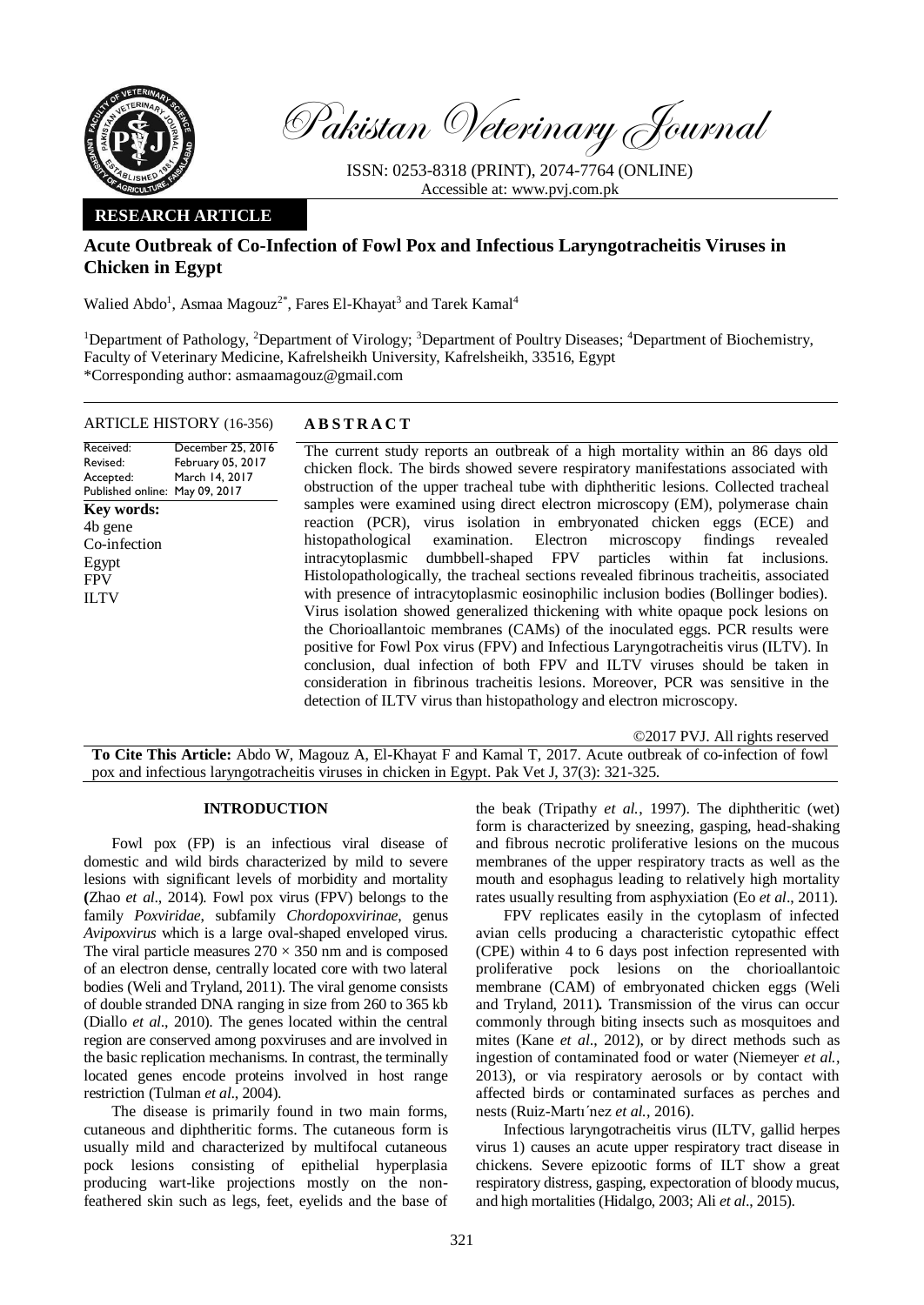Although, FPV and ILTV are members of two different viruses families, there is a great resemblance of the clinical and postmortem signs of both diseases (Tadese *et al.*, 2007). In addition ,natural dual infection with both FPV and ILTV were reported among chicken flocks (Fatunmbi *et al.*, 1995; Davidson *et al.*, 2015).

Herein, we investigated a severe outbreak of wet form of diphtheritic or membranous tracheitis. We reported a case of FPV mixed with ILTV infection in a commercial chicken flock which was clinically diagnosed as FPVinfected and with high mortality rates. The affected flock had not been vaccinated against FPV or ILTV.

### **MATERIALS AND METHODS**

**Source and collection of samples:** On January 2016, an acute outbreak of the wet form of fowl pox was recorded in an 86-days-old commercial chicken flock in Kafrelsheikh province, in the northern part of the Nile Delta of Egypt. Forty six tracheal samples were fixed in 10% neutral buffer formalin for histopathological examination. Specimens taken for viral isolation were immediately stored at -80°C.

**Histopathology:** After fixation in formalin, the samples were dehydrated in ascending series of ethanol, cleared in xylene and embedded in paraffin wax. The paraffin-embedded specimens were sectioned into 4-μm samples for hematoxylin and eosin staining.

**Electron microscopy:** Tracheal samples were fixed in 3% glutaraldehyde in 0.1 M sodium cacodylate buffer, pH 7.4 for 24 h at room temperature. Several changes were applied overnight with 0.1 M sodium phosphate buffer, PH 7.4 at 4°C. Then, the samples were post-fixed in 2% osmium tetraoxide in 0.1 M sodium phosphate buffer. Specimens were dehydrated in ascending grades of cold ethanol and propylene oxide, and then embedded in Spurr's resin. Ultrathin sections of 50 nm thickness were prepared and double stained with 3% aqueous uranyl acetate for 10 minutes in lead citrate. Samples were then observed under a JEM, 100CXII electron microscope, Assiut University.

**Virus isolation:** Tracheal samples were pooled and minced in PBS and the resulting 10% suspensions were centrifuged at 1000 x g for 10 min at 4°C. The supernatants were treated with (2000 IU of penicillin and 10 mg of streptomycin/ml) stock solution. Then 0.2 ml of tissue suspensions were inoculated into the CAMs of 10 days-old SPF eggs (Tripathy and Reed, 1998). The eggs were incubated at 37°C for 5-7 days and checked daily for abnormalities.

**DNA extraction and PCR amplification**: DNA extraction was done according to the QIAamp DNA Mini kit (Qiagen, Germany, GmbH). Briefly, 200 µl of

the samples suspension, 10  $\mu$ l of proteinase K and 200  $\mu$ l of lysis buffer were incubated at 56°C for 10 min. Then, 200 µl of absolute ethanol was added to the lysate. The DNA was eluted with 100 µl of elution buffer and stored at -20°C.

PCR was conducted in an applied biosystem 2720 thermal cycler using 2 sets of primers (Table 1). The cycling conditions were similar in both viruses unless the annealing temperature of ILTV was 52°C for 1 min. Commercial FPV vaccine and ILT (LT-IVAX. Shering-Plough, USA) vaccines were used as control positive. A negative control containing only PCR master mix, primers and PCR grade water was also included.

**Purification and sequencing of PCR products:** The 578-bp PCR product of FPV 4b gene was purified using QIA quick PCR product extraction kit (Qiagen, Valencia) and sequenced in an automated sequencer (Applied Biosystems 3130 genetic analyzer) (HITACHI, Japan) using Big dye Terminator V3.1 cycle sequencing kit (Perkin-Elmer).

**Alignment and phylogenetic analysis:** Resulting sequences were analyzed using the nucleotide Basic Local Alignment Sequence Tools (BLASTn) using reference GenBank sequences. The phylogenetic tree was analyzed by the neighbor-joining (N-J) tree method using MEGA version 6 software.

#### **RESULTS**

**Clinical and gross findings:** The affected birds were suffering from severe asphyxia and gasping manifestations. High mortality rates (up to 68%) were recorded. The trachea of normal examined birds showed normal mucosal lining (Fig. 1A), while the affected birds demonstrated severe fibrino-necrotic obstructive lesions mostly within the upper third of tracheal tube associated with occasional hemorrhage within the tracheal tube (Fig. 1B).

**Histopathology:** The trachea of normal bird showed normal lining epithelial layer consisted of ciliated pseudostratified squamous epithelium (Fig. 2A). While, oropharynx, larynx and upper third of trachea of the infected birds revealed severe thickening of the mucosal layer associated with hyperplasia of the lining epithelium, which is covered by fibrino-necrotic sheet and are mixed with many bacterial colonies (Fig. 2B). The lining epithelia of the glands were markedly vacuolated with characteristic large intracytoplasmic eosinophilic inclusion bodies (Bollinger bodies) (Fig. 2C). The submucosa revealed hemorrhage and severe inflammatory reaction consisted mainly from heterophilic infiltration. The lower tracheal portion demonstrated erosion, ulcer of the mucosal layer and severe hemorrhagic tracheitis.

**Table 1:** Primer sequences, target genes and amplicon sizes used in this study

| Target gene                        | <b>Primer sequences</b> | Amplified segment | Reference                     |
|------------------------------------|-------------------------|-------------------|-------------------------------|
| 4b core protein gene of FPV        | CAGCAGGTGCTAAACAACAA    | 578 bp            | Prukner-Radovcic et al., 2006 |
|                                    | CGGTAGCCTTAACGCCGAATA   |                   |                               |
| Thymidine Kinase (TK) gene of ILTV | ACGATGACTCCGACTTTC      | 647 bp            | Pang et al., 2002             |
|                                    | CGTTGGAGGTAGGTGGTA      |                   |                               |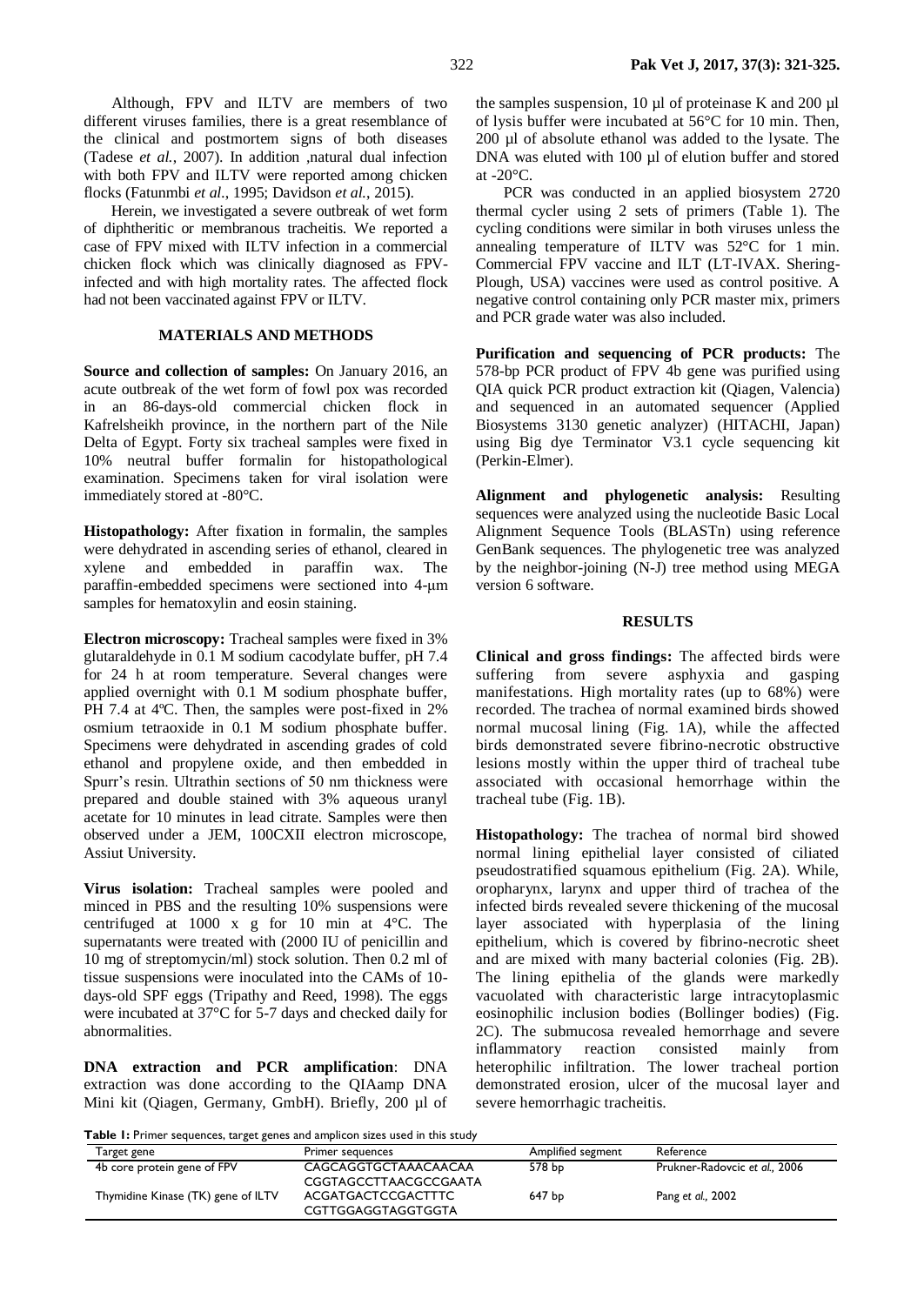

**Fig. 1:** (A) Trachea of normal bird (B).Trachea of infected bird showing severe obstruction of the airways with fibrino-necrotic sheet.



**Fig. 2:** (A) Histological section of normal bird showing normal covering epithelium upon the tracheal cartilgenous ring. (B). Trachea of infected bird showed severe obstruction of the airways with fibrino-necrotic sheet. Trachea of the upper tracheal portion showed hyperplasia of the mucosal layer covered with fibrinous membrane mixed with bacterial colonies (arrow), arrowhead indicates intracytoplasmic Bollinger's bodies, H&E, bar = 50  $\mu$ m. (C). The middle tracheal portion revealed mucosal hyperplasia with presence the cytoplasmic inclusion bodies, H&E, bar = 25  $\mu$ m. (D). EM showing presence of fat inclusion laden with virus particles, bar = 2 µm. (E). Characteristic dumbbell-shaped virus particle bar = 500 nm.



**Fig. 3:** (A) CAM of a normal non infected chicken embryo (**B**). CAM of ECE inoculated with tracheal homogenate collected from infected chicken showing white opaque pock lesion 4 days post infection after 1st passage. (**C**). CAM shows thickening and white pock lesions 7 days post infection after 1st passage. (**D**). Normal non infected 17-days-old chicken embryo (right), congested and stunted infected embryo (left).



**Fig. 4:** (**A**) PCR amplification of 578 bp of the FPV 4b gene from infected field samples. Lane M; 100bp DNA size marker. Lane C<sup>+</sup>; Control positive DNA extracted from FPV vaccine. Lane C-; Negative control. Lanes 1 showed positive amplification of 4b gene from tracheal homogenate of infected cases. Lanes 2 showed positive amplification of 4b gene from infected CAMs. (**B**). PCR amplification of 647bp of the ILTV TK gene from infected field samples. Lane M; 100bp DNA size marker. Lane C<sup>+</sup>; Control positive DNA extracted from ILTV vaccine. Lane C-; Negative control. Lane 1 showed positive amplification of TK gene from tracheal homogenate of infected cases.



Fig. 5: Phylogenetic anal<sup>+</sup>ysis of KFS\_FWPV isolated from Kafrelsheikh province, Egypt, based on 4b gene nucleotide sequences of previously published sequences. Phylogenetic tree was constructed via multiple alignments of 578 bp nucleotide sequence and analyzed using N-J analysis with bootstrapping (1000).

**Transmission electron microscopy:** Virus particles were seen within lipid droplets (Fig. 2D). There were numerous characteristic dumbbell-shaped FPV particles (Fig. 2E). ILTV particles couldn't be detected by EM.

**Virus isolation:** In comparison with normal CAM of noninfected egg (Fig. 3A), diffuse thickening associated with the presence of white opaque pock lesions on the CAMs of the inoculated eggs on the  $4<sup>th</sup>$  (Fig. 3B) and  $7<sup>th</sup>$  days post infection (Fig. 3C) and the embryos showed severe congestion (Fig. 3D).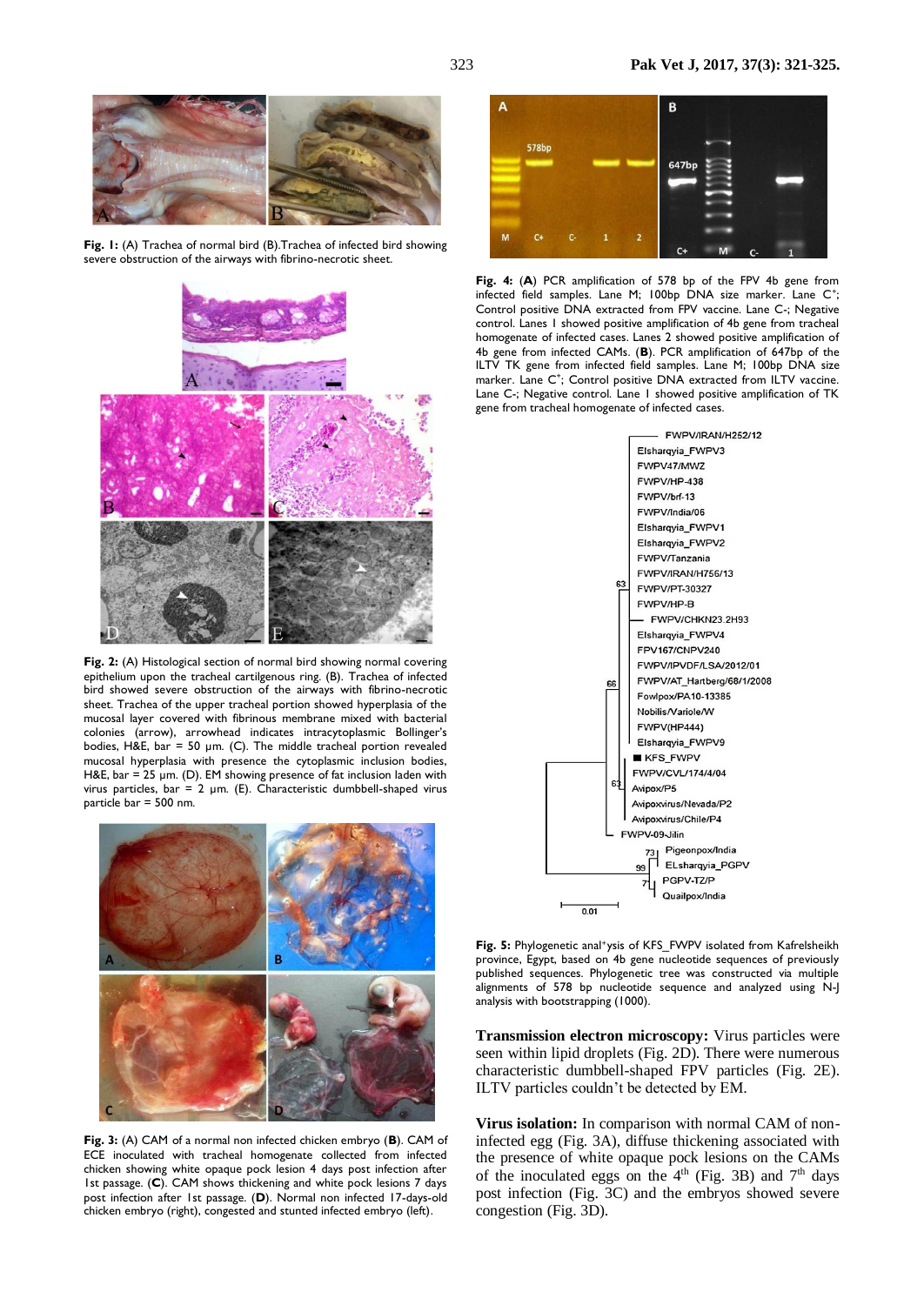**PCR** and sequencing: Tracheal suspensions and the infected CAMs were positive for the expected amplicon size of 578 bp corresponding to a portion of the major core protein (4b) gene of the FPV (Fig. 4A). The amplicon was sequenced. The obtained 4b gene sequence was submitted to GenBank (accession no. KU947037). ILTV was also co-detected by amplification of (TK) gene with an expected amplicon size of 647 bp (Fig. 4B).

**Alignment and phylogenetic analysis:** Analysis of the nucleotide sequence of the 4b gene amplicon of our field isolate KFS\_FWPV (GenBank KU947037) was illustrated in (Fig. 5), which revealed 90-99% sequence identity to most of Avipox viruses isolated from different countries. Our isolate showed 99% sequence homology with five Egyptian FPV isolated in 2013 (GenBank accession numbers JX464820, JX464821, JX464819, JQ665838, and KJ809101); 2 Tanzanian isolates (GenBank accession numbers KF722858 and KF722860); FPV from Asian and Europian countries. On the other hand, KFS\_FPV showed 90% nucleotide sequence identity to the Egyptian pigeon pox virus (Elsharqyia\_PGPV), the Tanzanian (PGPV-TZ/P) and the Indian (Pigeonpox India) (GenBank accession numbers JQ665840, KJ913659 and DQ873811 respectively). Phylogenetic analysis revealed that our isolate was also closely related to the FWPV/CVL/174/4/04 strain (Gen Bank AM050377), Avipox/P5 strain (pheasants) (GenBank KC017964), Avipoxvirus/Nevada/P2 strain (Domestic turkey) (GenBank KC017961) and Avipoxvirus/Chile/P4 strain (Parrot) (GenBank KC017963).

#### **DISCUSSION**

We report an acute outbreak of severe respiratory symptoms associated with high mortality rate in a commercial chicken flock aged 86-days-old. Post mortem examination of the affected chickens revealed caseous plugs occluding the trachea which is suggestive for both FPV and ILT. Fowl pox particularly the virulent wet form is characterized by diphtheritic lesions which might be easily confused with ILT. Therefore it is strongly recommended in cases of respiratory diseases as well as severe decrease in the egg production in chickens (Hafez, 2010) to exclude both of these diseases (Fatunmbi *et al*., 1995).

FPV infection is mostly associated with low mortality rate in chickens, but high mortality rates up to 65–100% were also recorded (Abdallah and Hassanin, 2013). The main causes of the uncommon high mortality rates might be attributed to mixed infection of the APV with other viruses such as avian papillomavirus (Williams *et al.*, 2014), chicken infectious anemia virus (Islam *et al*., 2012), ILTV (Fatunmbi *et al*., 1995; Davidson *et al.,* 2015) or in rare cases due to contamination of FPV vaccines with other viruses such as Reticuloendotheliosis virus (Zhao *et al.*, 2012).

Histologically, there was fibrinous tracheitis associated with presence of intracytoplasmic inclusion bodies. Unfortunately, intranuclear inclusion bodies of ILTV couldn't be detected in the tracheal section which is in consistent with (Fatunmbi *et al*., 1997), who suggested that the detection of intranuclear inclusion bodies of ILTV in the trachea of affected chickens mostly occurs within

the early stage of infection before necrosis and desquamation of the epithelial cells takes place. Also, the inclusion bodies are present only in the early five days of infection then they disappear as the cellular damage progresses (VanderKop, 1993). Hidalgo (2003) demonstrated that diagnosis of ILT based on detection of intranuclear inclusion bodies in tissues has been shown to be less sensitive than other techniques.

Intracytoplasmic inclusion bodies (Bollinger bodies) are histologically confirmative of an avian poxvirus infection (Mubarak and Mahmoud, 2000; Manarolla *et al*., 2010; Williams *et al.*, 2014), however other confirmatory techniques such as EM and PCR should be applied to conserve a clear diagnosis of the disease (Abdel-Moneim *et al.*, 2014).

Direct EM examination of tracheal specimens showed only FPV particles. Failure of detection of ILT viral particles in the examined samples is in accordance with Hughes and Jones (1988) who observed that detection of ILTV by EM is successful only when large numbers (minimum titer of 3.5 log10) of virus particles are present in clinical samples.

Isolation of infectious viruses via the CAMs of ECE results in characteristic white pock lesions by the  $1<sup>st</sup>$  egg passage which is characteristic for both FPV and ILTV (Diallo *et al.*, 2010). In addition it suggests that the viruses are well adapted to chicken embryos(Manarolla *et al.*, 2010; Abdallah and Hassanin, 2013). However some strains of Avipox viruses (APV) do not grow well on chicken embryos (Weli and Tryland 2011).

 Molecular identification of the isolated viruses was done using 2 sets of primers which specifically amplify a 578 bp DNA fragment of 4b gene and a 647 bp DNA fragment of TK gene of the FPV and ILTV respectively. PCR results were positive for both genes, which indicate a natural co-infection of FPV and ILTV in the infected chicken flock.

Nucleotide sequence alignment of a 578 bp 4b gene of our isolate revealed a close relationship (99%) with most of FPVs recorded in the GenBank, which indicates that the P4b gene is highly conserved among FPV isolates (Masola *et al.*, 2015; Henriques *et al.*, 2016). Phylogenetic tree on the basis of the nucleotide sequences of 4b gene with corresponding reference sequences showed that our FPV isolate clustered in the same branch with other FPVs and APV from other species as pheasant, domestic turkey and parrot.

PCR was the most sensitive technique than histopathological and EM findings for detection of both FPV and ILTV viruses in the examined samples. FPV particles usually present within fat inclusion which be easily observed by either histopathology or with electron microscopy. While ILTV was barely detected even through ultrastructure section, consistent with that reported by Williams *et al.* (1994) who isolated ILT virus only from 19 samples of total 58 PCR positive samples. On the other hand, PCR results are usually available within few hours than routine virus isolation and histopathological techniques.

Even so avian pox is endemic in the Egypt particularly among chickens, turkey and pigeons (Abdallah and Hassanin, 2013), but there is no available literature describing this severe dual infection of wet FPV and ILTV.